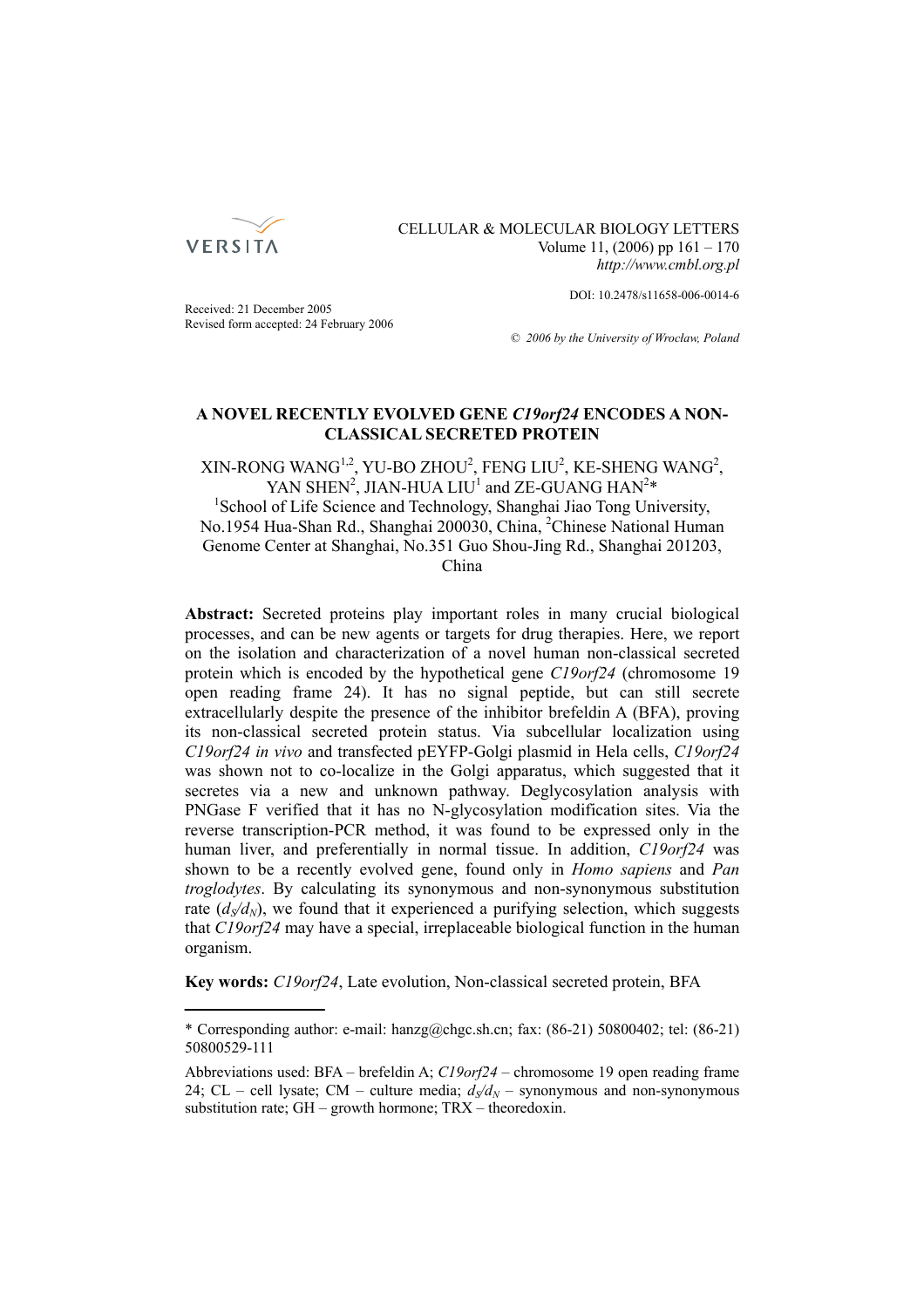# **INTRODUCTION**

Secreted proteins are of great importance, and are involved in many biological process, including the signalling pathway, morphogenesis, cell apoptosis, cell differentiation and cell defense [1]. Furthermore, some such proteins can become medicines, or targets in medical therapy, or be used as diagnostic markers [2-3]. As we know, most secreted proteins have a classic structure and behaviour, i.e. they have a signal peptide and secrete extracellularly through the ER/Golgi pathway, although there are some unconventional secreted proteins, for example fibroblast growth factor-1 (FGF-1), theoredoxin (TRX) and interleukin-1 β (IL-1β) [4-6]. These unconventional proteins have no signal peptide but can still secrete via other routes. Significantly, brefeldin A (BFA) cannot inhibit their secretion [4-8]. There is much interest in finding those proteins and exploring their biological functions.

Using Secretome P 1.0 and other software, we screened a novel leaderless secreted gene, *C19orf24*, which is located on human chromosome 19p13.3. We confirmed that its translated protein was a non-classical secreted protein via BFA secretion inhibition, subcellular localization, and deglycosylation analysis. In addition, this new gene's expression profile at the RNA level showed that it might play a role in liver function. *C19orf24* was only found in *Homo sapiens* and *Pan troglodytes*, and therefore may be a young gene which evolved recently and thus is not present in other species. Over 20 younger genes have thusfar been reported on, which prompted research on their origin and evolution [9-10]. The study of *C19orf24* could contribute to that pool of knowledge as it is potentially a young gene.

# **MATERIALS AND METHODS**

#### **Screening of the** *C19orf24* **gene**

35446 protein sequences obtained from the public protein database were submitted to the SecretomeP 1.0 server (http://www.cbs.dtu.dk/services/ SecretomeP) for the prediction of non-classical secreted proteins [11-12]. Nonclassical secreted proteins should obtain a neural network score (NN-score) exceeding the normal threshold of 0.6, but at the same time be predicted not to contain a signal peptide. We selected 318 hypothetical protein sequences with NN-scores greater than or equal to 0.9 but without a signal peptide, and submitted them to the SOSUI software (http://sosui.proteome.bio.tuat.ac.jp/ sosuiframe0.html) to delete membrane proteins [13]. Then, 249 protein sequences were investigated by Proteome Analyst's subcellular localization server (http://pasub.cs.ualberta.ca:8080/pa/Subcellular) to get proteins with an extracellular probability of more than 30%. Finally, the reliability of each protein sequence was justified using the BLAST algorithm.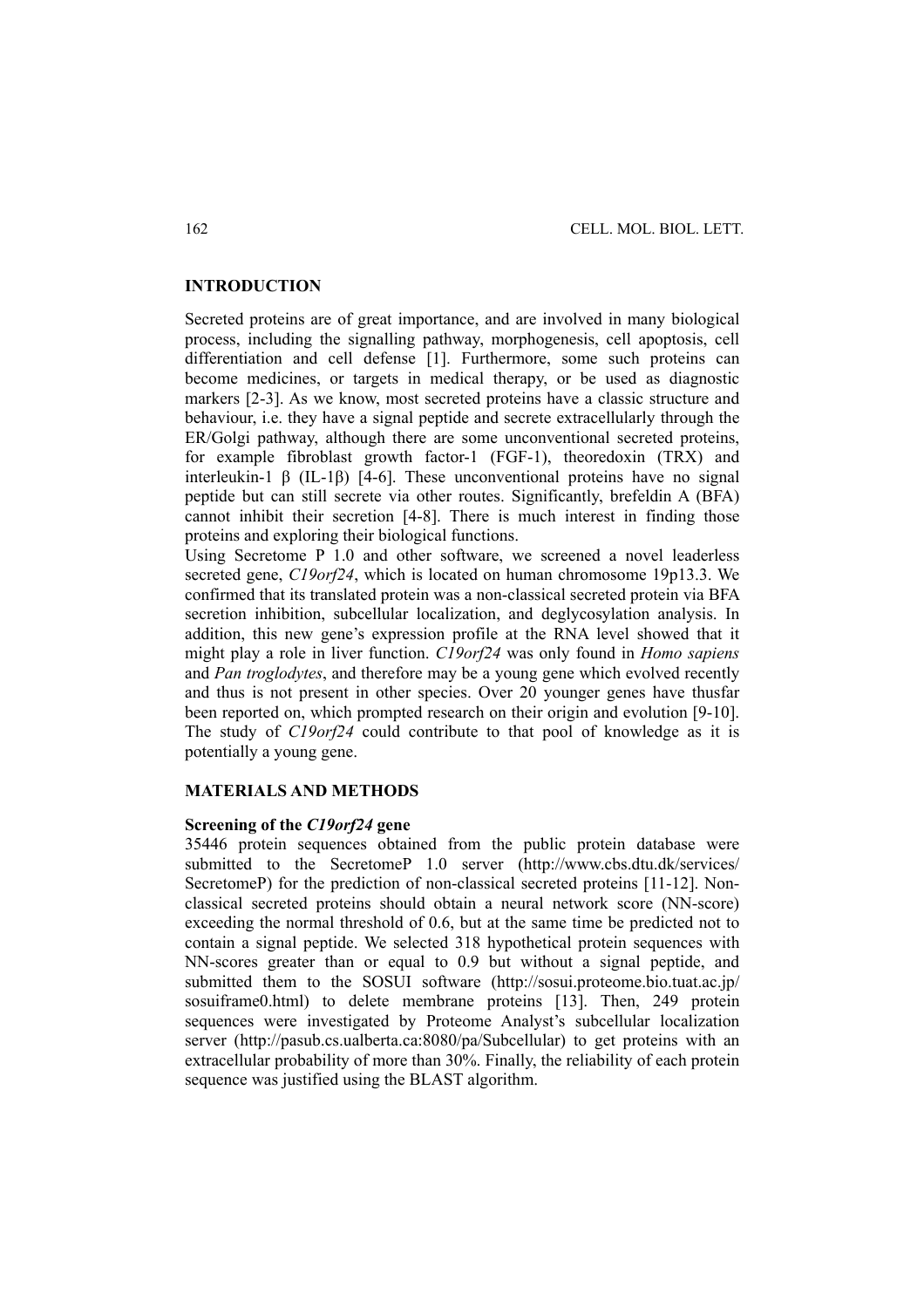#### CELLULAR & MOLECULAR BIOLOGY LETTERS 163

# **Sequence alignment and evolutionary ratio**  $d\sqrt{d}N$  **computation**

A *C19orf24*-coding sequence from *Homo sapiens* (AK000647) and its homologue from *Pan troglodytes* (XM\_512233) were aligned using ClustalW software (http://www.ebi.ac.uk/clustalw) [15]. The alignment file was submitted to the Synonymous/Non-synonymous Analysis Program (http://www.hiv.lanl. gov/content/hiv-db/SNAP/ WEBSNAP/SNAP.html) for the evolutionary ratio  $d\sqrt{d_N}$  calculation [16].

#### **Gene cloning and plasmid construction**

The coding region of *C19orf24* was amplified from mixed cDNA from 9 human tissues by RT-PCR using the following two primers: forward 5'-GGGCTCGA GGCCATGAGGGAAGGACAG-3' and reverse 5'-GGGAATTCTTGTTCCCA GCCCGGC-3'. The PCR product *C19orf24*-ORF was then inserted into a pcDNA3.1-B vector (Invitrogen) at the *XhoI* and *EcoRI* sites with a c-Myc tag in the C-terminal, and verified by DNA sequencing. The resulting construct was designated as pcDNA3.1-*C19orf24*-myc. A similar method was used to create the *TRX*-myc clone using the following two primers: forward 5'-GGGGA TCCGCCAAGATGGTGAAGC-3' and reverse 5'-GCGGTACCGACTAATTC ATTAATGGTGG-3'. The PCR product *TRX*-ORF was then inserted into the pcDNA3.1-A vector (Invitrogen) at the *BamHI* and *KpnI* sites with a c-Myc tag in the C-terminal, and verified by DNA sequencing. The resulting construct was designated as pcDNA3.1-*TRX*-myc. The growth hormone (GH) plasmid pcDNA-3.1-*GH-*myc was from our own lab.

#### **Cell transfection and Western blot analysis**

COS-7 cells were subcultured twice before transfection. The cell transfection was performed with Lipofectamine according to the manufacturer's protocol (Invitrogen). After transfection for 24 h, the culture media was changed by DMEM with 10% FBS or DMEM with 10% FBS and 1 μg/ml BFA. The cell lysate was collected by 2×loading lysis buffer (50 mmol/L Tris-HCl, pH 6.8), 2% sodium clodecyl sulfate, 10% 2-mercaptoethanol, 10% glycerol and 0.002% bromphenol blue). The culture medium of the transfected COS-7 cells was enriched using 6×His-tag/Ni-NTA agarose resin (Qiagen). The treated samples were separated on 15% SDS-PAGE and transferred onto nitrocellulose membrane (Amersham Biosciences). The membrane was blocked and then incubated with c-Myc mouse monoclonal antibody (Invitrogen), followed by  $incubation$  with IRDve<sup>TM</sup>800DX-conjugated affinity purified goat anti-mouse secondary antibody (Rockland). The signals on the membrane were detected using the Odyssey Infrared Imaging System (LI-COR Biosciences). For the deglycosylation, the protein sample from the cell lysate was subjected to deglycosylation with PNGase F according to the manufacturer's protocol (New England BioLabs).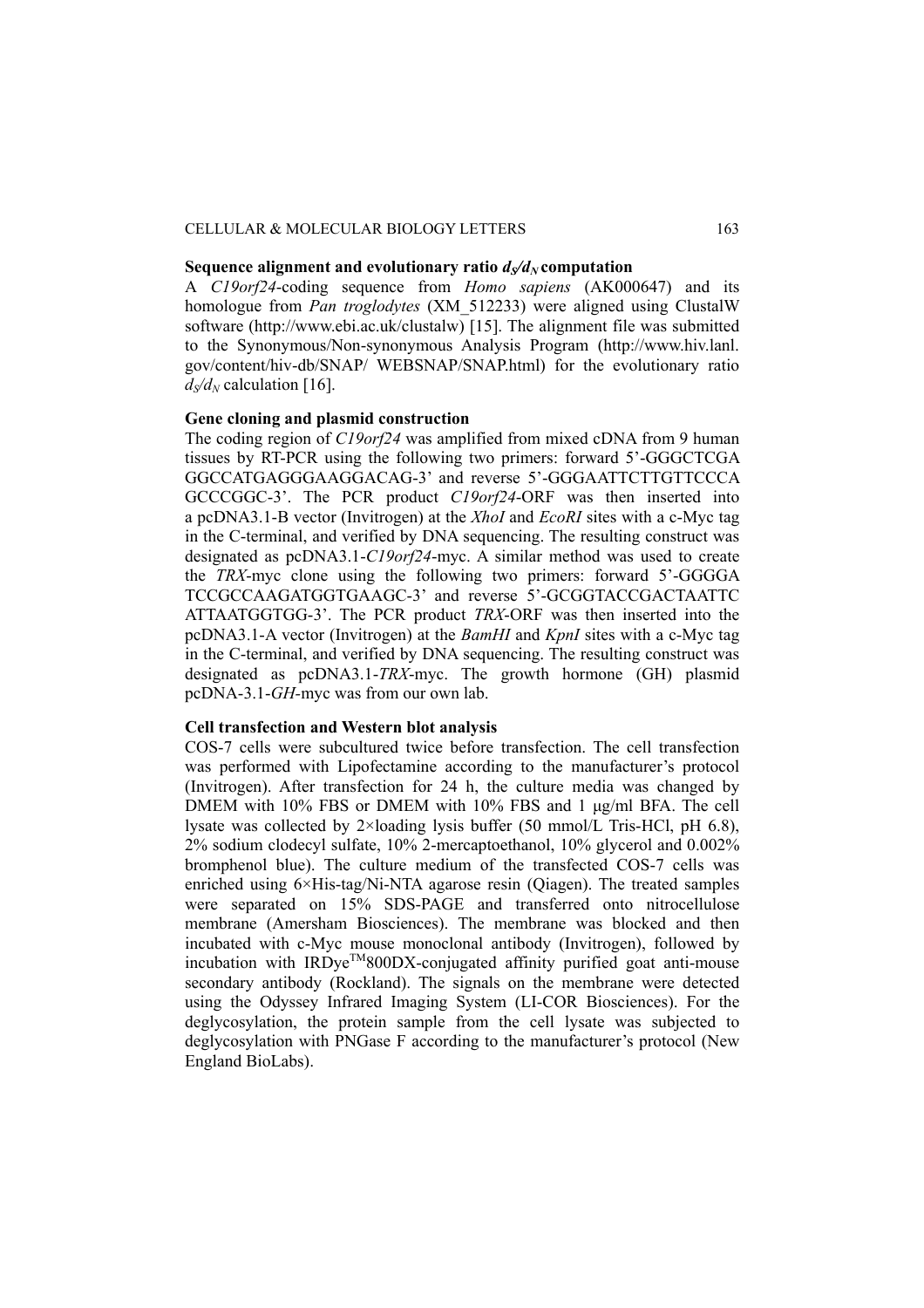#### **Antibody generation**

Full-length *C19orf24* was subcloned into a pGEX-4T-1 vector (Invitrogen) yielding a glutathione S-transferase (GST)-*C19orf24* construct. The GST-*C19orf24* fusion proteins were prepared and purified using Glutathione Sepharose 4B (Amersham Biosciences) according to the manufacturer's protocol. Rabbits were immunized via standard procedures using 2 mg of the GST-*C19orf24* fusion protein as the antigen for injection. The anti-sera were purified using Protein G Sepharose 4 Fast Flow (Amersham Biosciences), and then the anti-GST antibody was removed according to manufacturer's instructions. The resulting purified polyclonal antibody was called anti-C19orf24 Rabbit. Pre-immune serum was obtained prior to immunization and parallelly processed. The resulting purified pre-immune antibody was used as a negative control.

# **Immunofluorescence microscopy**

Hela cells growing on glass coverslips were transfected with the construct pEYFP-Golgi plasmid. After incubation at 37ºC for 60 hours, the transfected cells were washed twice with PBS, then fixed in 4% paraformaldehyde (PFA) at 4ºC for 30 min, followed by permeation with 0.1% Triton X-100. After that, the fixed cells were blocked with 5% horse serum for 2 h at room temperature, and incubated with anti-C19orf24 rabbit polyclonal antibody (1:100) at 4ºC overnight, followed by incubation with fluorescence-conjugated anti-rabbit Cy3. Coverslips were mounted with Dapi (Sigma), and then examined with a LSM 5100 META laser confocal microscope (Zeiss).

## **RESULTS**

#### *C19orf24* **is a recently evolved gene, derived through a purifying selection**

*C19orf24*-coded protein has 132 aa, and its theoretical pI of 5.56 was computed with the Compute pI/Mw tool ( $\frac{http://au.expasy.org/tools/pi}$  tool.html) [17]. The NetPhos 2.0 Server (http://www.cbs.dtu.dk/services/NetPhos/) predicted three phosphorylation sites:  $\text{Ser}^{72}$ ,  $\text{Thr}^{10}$  and  $\text{Thr}^{79}$  (Fig. 1A) [18]. With BLAST EST or tBLASTn in a non-redundant database, *C19orf24* was only found in *Homo sapiens* and *Pan troglodytes*, and the identity between the two homologues was 97%. Three amino acids were different (Fig. 1C): the  $48<sup>th</sup>$  aspartic acid to histidine, the  $63<sup>rd</sup>$  tryptophan to arginine and the  $77<sup>th</sup>$  glycine to arginine. Besides that, they were different in their gene structure; in *Pan troglodytes*, *C19orf24* lacked the middle untranslated region (Fig. 1B). The alignment file of two coding nucleic acid sequences was submitted to the Synonymous/Nonsynonymous Analysis Program to calculate  $d_S/d_N$ , yielding 2.96, *i.e.* a  $d_N/d_S$  of 0.338. Therefore, *C19orf24* is not only a recently evolved gene but also experienced a purifying selection [19]. Although the origin of this new gene is as yet unknown due to the lack of primate resources, it must have an irreplaceable function.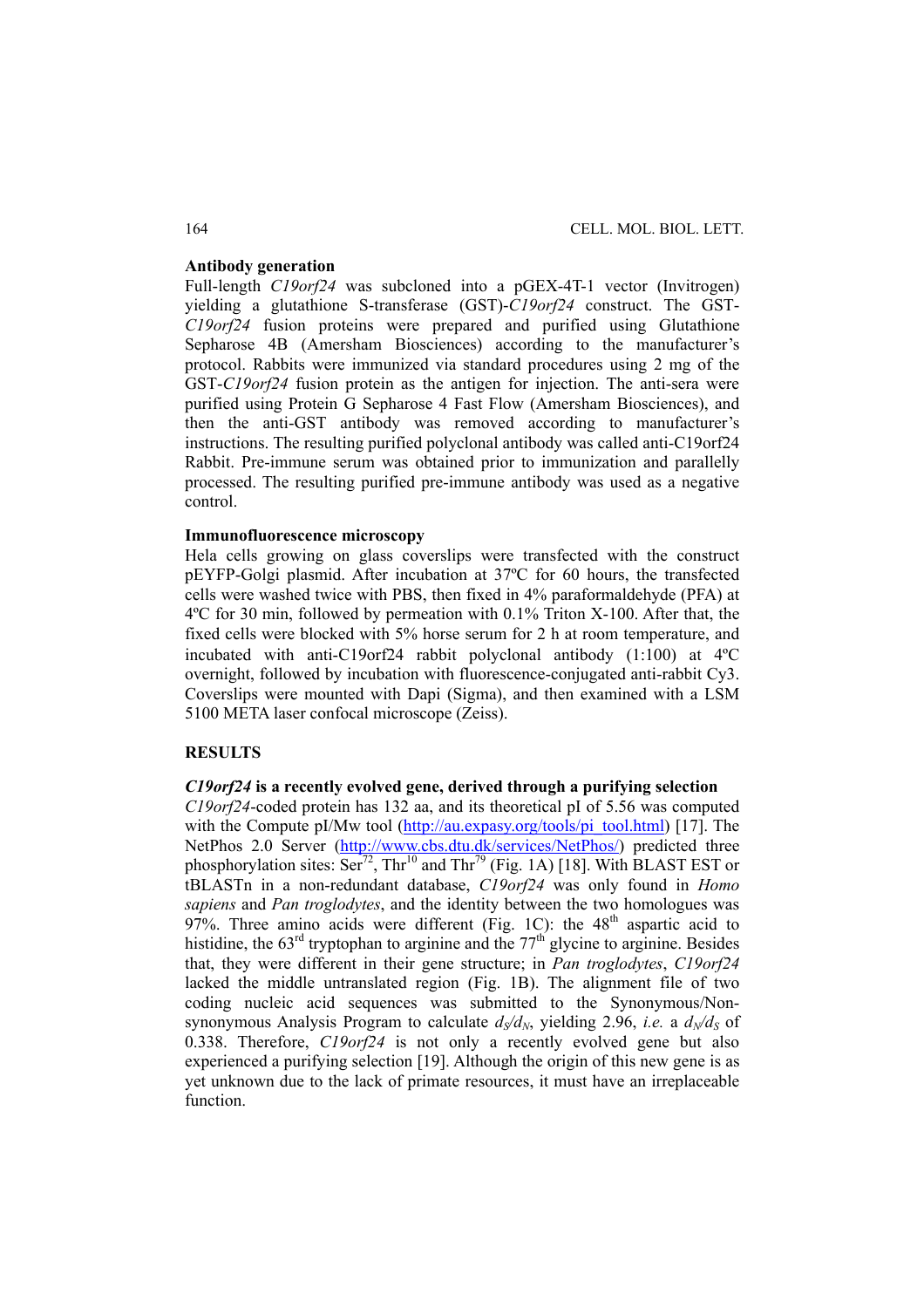

Fig. 1. Bioinformatics analysis of *C19orf24*. A - *C19orf24* cDNA sequence and the translated amino acid sequence. Putative phosphorylation sites were underlined. B - A sketch map of the gene structure of *C19orf24* from *Homo sapiens* (upper: Hs.25489) and *Pan troglodytes* (lower: LOC455546). C - The alignment of the two protein sequences: *Homo sapiens* (gi7020876), *Pan troglodytes* (gi55647817). The identity was 97%.



Fig. 2. The *C19orf24*-coded protein was secreted from COS-7 cells via a brefeldin Ainsensitive pathway. A - COS-7 cells were transfected with 3  $\mu$ g of plasmid DNA and 5 µl lipofactamine for each 35 mm dish. The culture medium was changed by DMEM/10%FBS (-) or DMEM/10%FBS with 1 µg/ml brefeldin A (+) after 24 h. The cell lysate (CL) and cell media (CM) were collected at 48 h. CM was purified with 6×His-tag/Ni-NTA, and CL was harvested with 2×loading lysis buffer, quantified by the BCA method, and subjected to Western blot analysis. TRX was the negative control and GH was the positive control. B - Methods of transfection and protein sample treatment were as in (A) except that CL and CM were collected at 72 h.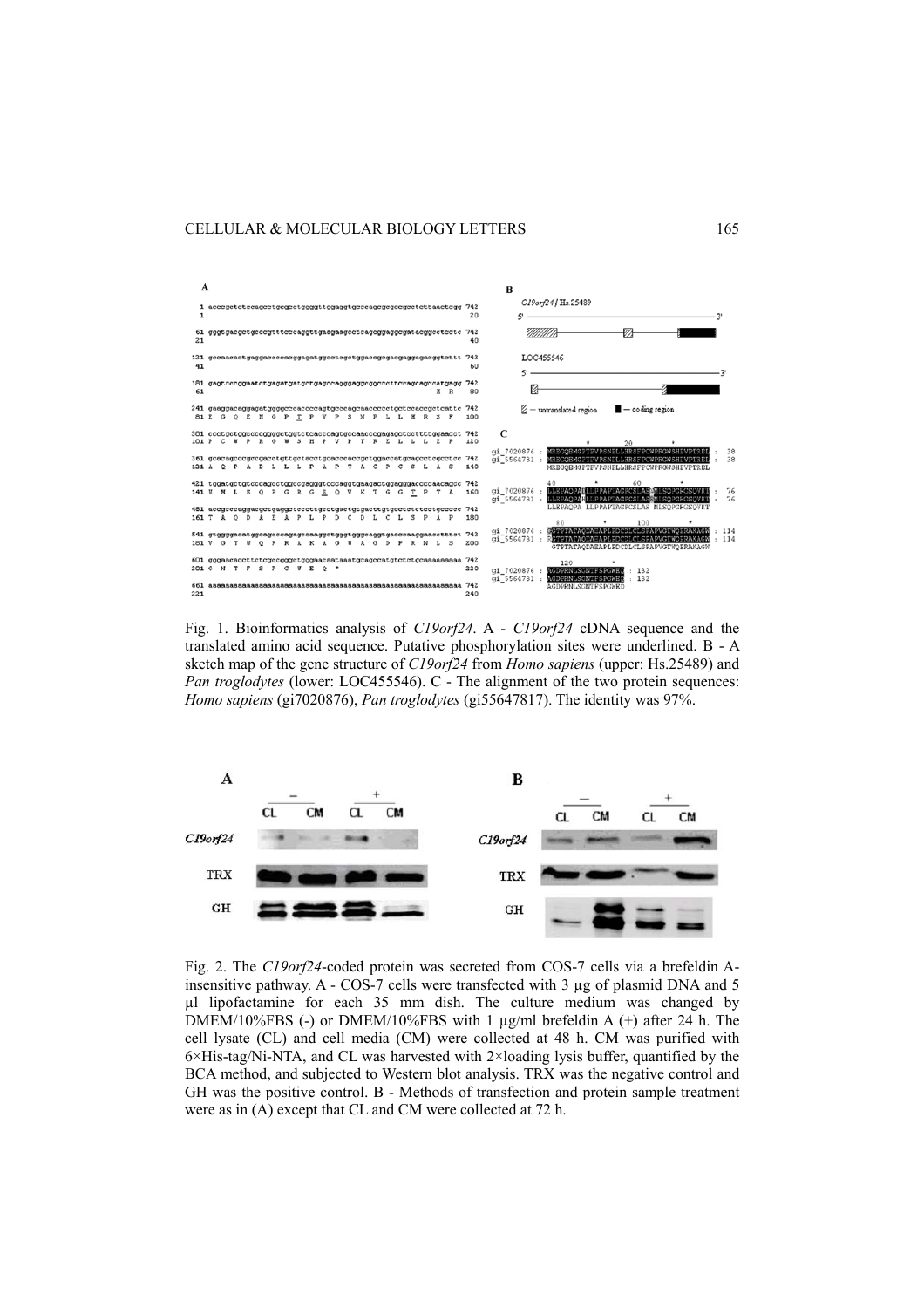

Fig. 3. *C19orf24* did not co-localize in the Golgi apparatus. Hela cells were transfected with 1 µg of an expression construct for pEYFP-Golgi and 2.5 µl lipofactamine. The intracellular distribution of the Golgi apparatus was detected by the intrinsic green fluorescence of the YFP tag. *C19orf24* localization was detected with an anti-*C19orf24* rabbit antibody and a Cy3-conjugated secondary antibody.



Fig. 4. The *C19orf24*-coded protein had no N-glycosylation modification sites. After transfection in COS-7 cells, the protein sample from the cell lysate was subjected to deglycosylation with PNGase F according to the manufacturer's protocol, and to Western blot detection. Transfected cell lysate without BFA and PNGase F treatment was the positive control.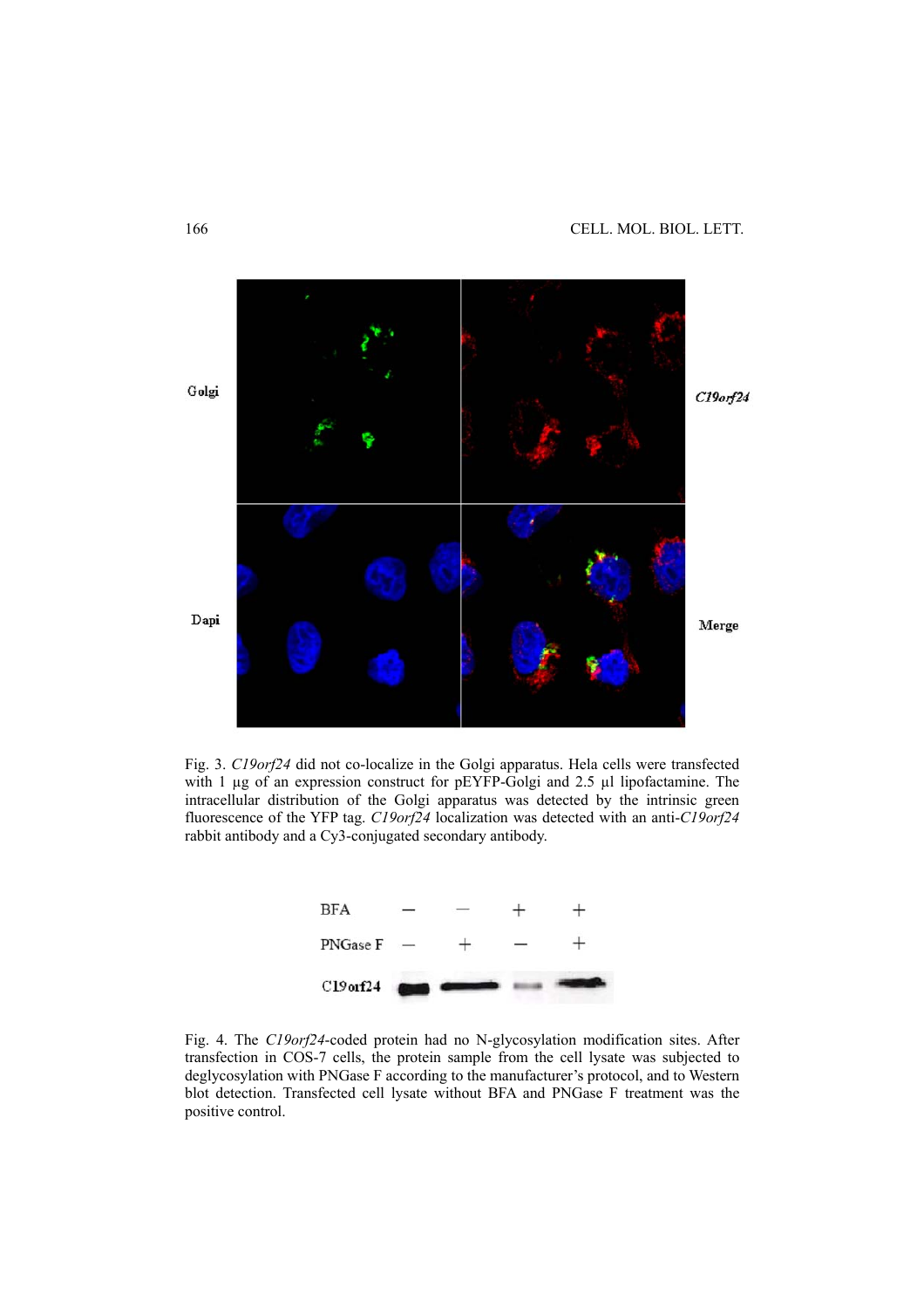# CELLULAR & MOLECULAR BIOLOGY LETTERS 167

# *C19orf24* **encoded a non-classical secreted protein**

*C19orf24*- coded protein was predicted to be a leaderless secreted protein since it satisfied the three conditions: NN>0.6, no signal peptide and 33.3% extracellular probability. To verify that prediction, we used BFA secretion inhibition. BFA is a fungal macrocyclic lactone, frequently used to inhibit both protein secretion through the ER/Golgi pathway and the maturation of N-linked core oligosaccharides [20-21]. pcDNA3.1-*C19orf24*-myc, pcDNA3.1-*GH*-myc and pcDNA3.1-*TRX*-myc plasmids were transfected into COS-7 to evaluate the effect of BFA. GH was the positive control and TRX was the negative control. 48 h after transfection, GH secretion was inhibited by nearly 50%, TRX secretion was unblocked and almost at its previous levels, while *C19orf24* had just began to secrete (Fig. 2A). Seventy two hours after transfection, *C19orf24*  secretion had increased considerably, showing no inhibitory effect of BFA, while GH was obviously inhibited and TRX remained unaffected (Fig. 2B). Therefore, the *C19orf24*-coded protein was confirmed to be an unconventional secreted protein.

#### **C19orf24 did not co-localize in the Golgi apparatus**

In general, classical secreted proteins secrete through the ER/Golgi pathway, which means they can co-localize within the ER/Golgi. Non-classical proteins do not secrete along the ER/Golgi pathway, so they should not co-localize within the ER/Golgi. This idea was consistent with the results obtained. *In vivo*, C19orf24 localized in the cytoplasm, not in the Golgi apparatus (Fig. 3).

#### **The** *C19orf24***- coded protein had no N-glycosylation modification sites**

The actual molecular weight of the *C19orf24*- coded protein was a little higher than the predicted molecular weight of 14kDa. Therefore, we guessed it may have been modified in some way. The most possible modification was glycosylation, since this process is favourable for the transport of the generally classical secreted proteins; however, what about ER/Golgi-independent secreted proteins? To answer this question, the *C19orf24*- coded protein sequence was first submitted to the NetNGlyc 1.0 server for N- glycosylation prediction (http://www.cbs.dtu.dk/services/NetNGlyc). The result indicated that the sequence might not contain a signal peptide. Proteins without signal peptides are unlikely to be exposed to the N-glycosylation machinery and thus may not be glycosylated *in vivo* even though they contain potential motifs. Secondly, a deglycosylation analysis with PNGase F indicated that the *C19orf24*-coded protein had no N-glycosylation modification sites (Fig. 4), regardless of whether the cell lysate was BFA treated, which further supported the thesis that the *C19orf24*- coded protein was a non-classical secreted protein. However, it may have undergone other modification.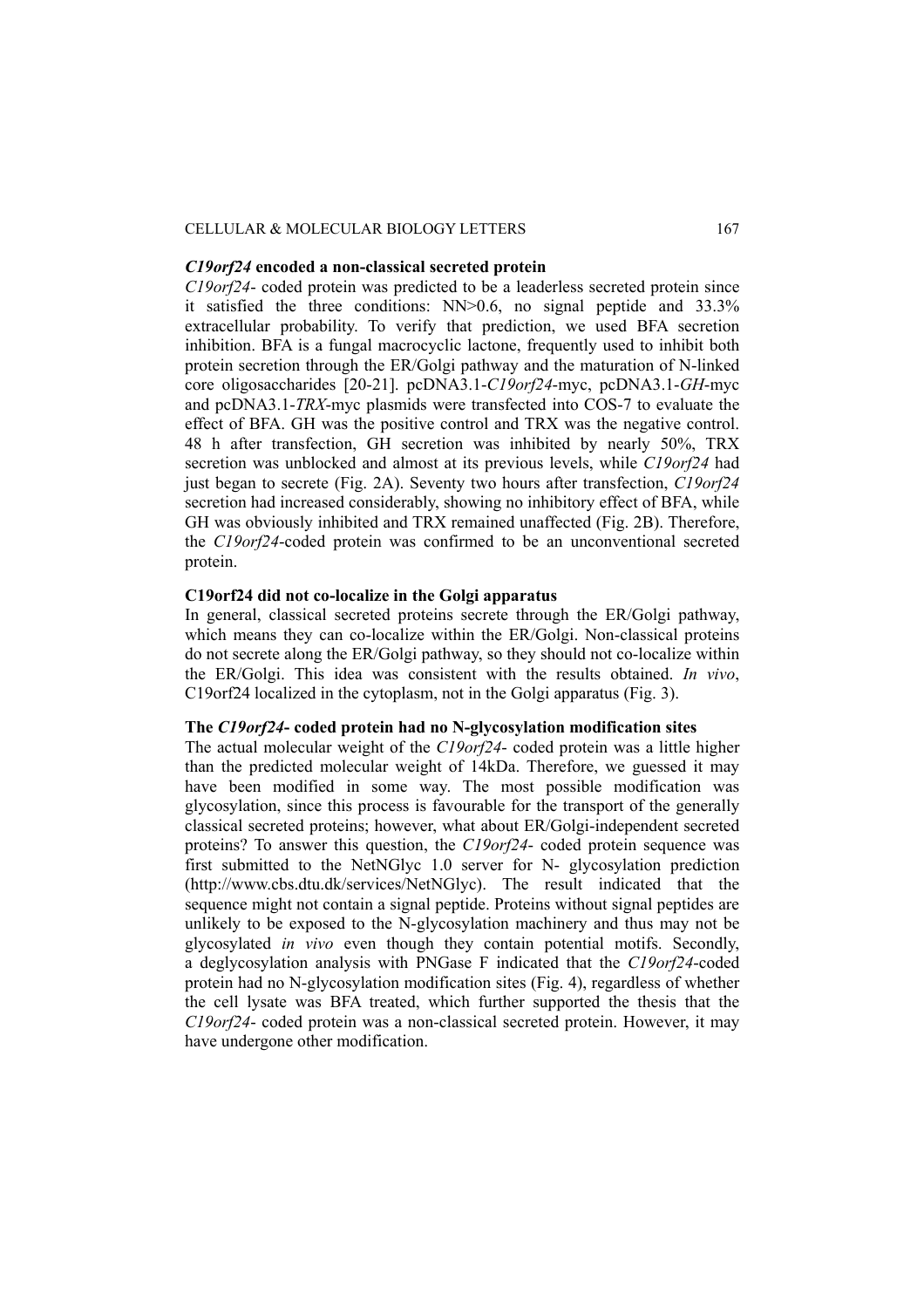# *C19orf24* **was specifically expressed in human liver tissue and up-regulated in normal liver tissue**

When the *C19orf24* gene expression profile was examined by RT-PCR for 35 cycles, it was surprisingly only found expressed in human liver tissue (Fig. 5A). We were eager to know how it was expressed in normal liver and cancerous liver tissue, so 10 pairs of tissue cDNA samples were randomly chosen from patients with liver cancer from our liver sample repository to make an evaluation. Primarily, *C19orf24* gene expression was up-regulated in normal liver tissue (Fig. 5B).



Fig. 5. The *C19orf24* gene expression profile at the RNA level. A - *C19orf24* was specifically expressed in human liver tissue by RT-PCR. RNA from different human tissues was extracted by Trizol (Invitrogen) and reverse transcripted into the cDNA sequence by M-MLV reverse transcriptase. 35 cycles were run in PCR. β-actin was the inter control. B - *C19orf24* was differently expressed in human liver cancer tissue. RNA from 10 pairs of liver cancer patients' samples were extracted by Trizol and reverse transcripted into the cDNA sequence by M-MLV reverse transcriptase. 35 cycles were run in PCR. β-actin was the inter control.

# **DISCUSSION**

Non-classical secreted proteins were identified in eukaryotes approximately 15 years ago [11]. The discovery of IL-1 β and theoredoxin was the first step towards knowledge of proteins that could secrete despite their lack of a signal peptide. It was the combination of biology and information technology that made high throughput computation possible. Secretome P is the program that produces *ab initio* predictions of non-classical protein secretion, *i.e.* secretion that is not signal peptide triggered. This method queries a large number of other feature prediction servers to obtain information on various post-translation and localization aspects of the protein, which are integrated into the final secretion prediction. We used this program and other bioinformatics methods to screen the unconventional secreted protein under study.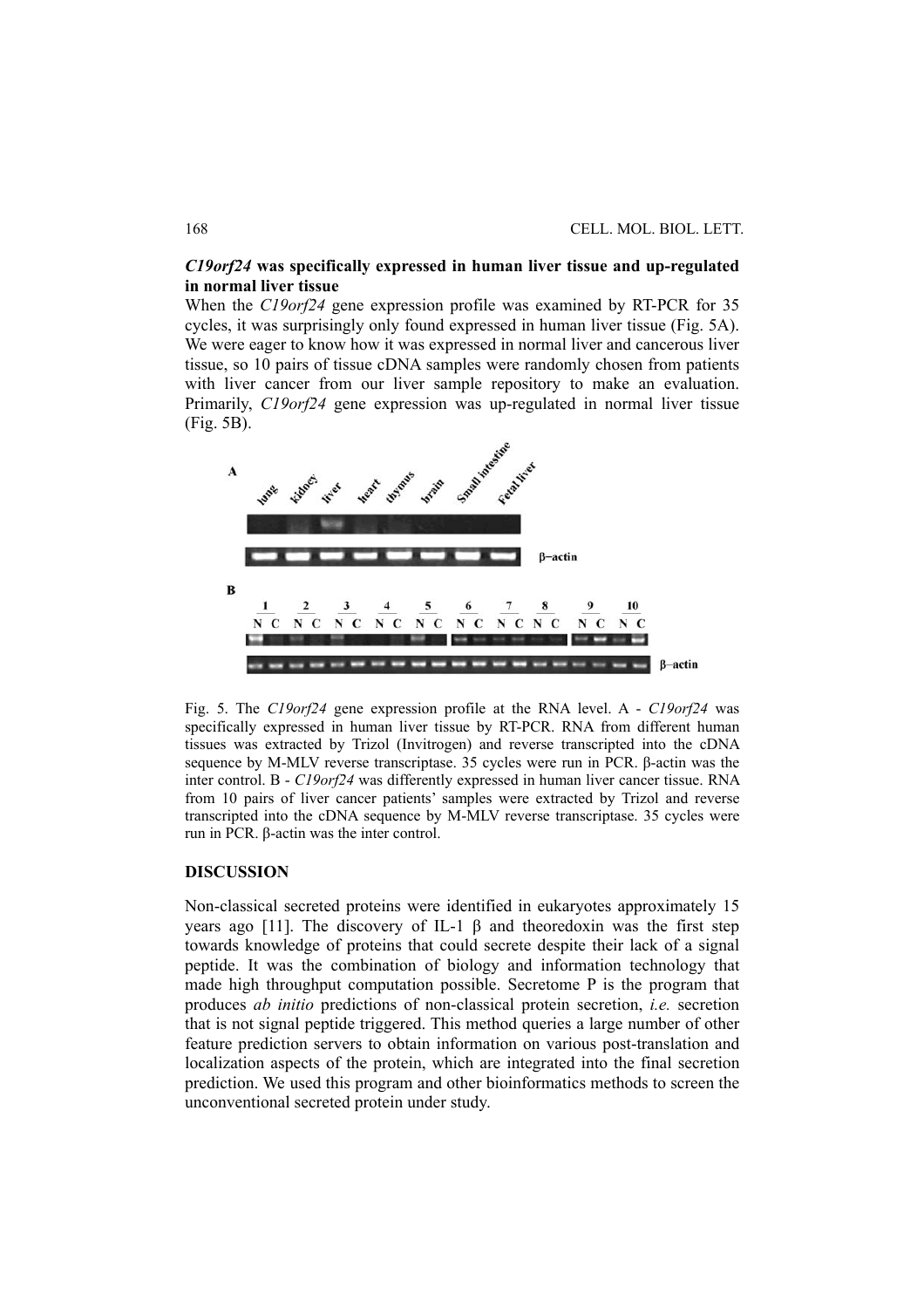The *C19orf24* gene was first predicted to encode a non-classical protein without a signal peptide, and then confirmed in experiments including BFA secretion inhibition, subcellular localization and deglycosylation analysis. However, the mechanism responsible for its secretion remains unknown. The RT-PCR result implies it could have some function in liver tissue, but further study is needed. The *C19orf24* gene was only found in *Homo sapiens* and *Pan troglodytes*. Owing to the limited studiable resources, it was not possible to discover its origin and describe its phylogenesis. However, we inferred that it evolved recently and could be called young. The ratio of the rate of non-synonymous nucleotide substitution  $(d_N)$  to that of synonymous substitution  $(d_S)$  is a commonly used indicator of natural selection at the DNA sequence level, so we calculated its  $d_N/d_S$ . The data indicated that  $C19$ orf24 had undergone a purifying selection. Most functional genes show a  $d_N/d_S$  of <1, because a substantial proportion of non-synonymous mutations are deleterious and are removed by purifying selection, whereas synonymous mutations are more or less neutral and are generally uninfluenced by selection [19]. Therefore, this gene would seem not to have changed its function from *Pan troglodytes* to *Homo sapiens*.

**Acknowledgements.** We are very grateful to the Shanghai Bioengineering center for their help in the preparation of anti-*C19orf24* antibody. We would also like to thank Yang Hong-Meng for technical help. This work was supported by State 863 High Technology R&D Project of China.

# **REFERENCES**

- 1. Ladunga, I. Large-scale predictions of secretory proteins from mammalian genomic and EST sequences. **Curr. Opin. Biotechnol.** 11 (2000) 13-18.
- 2. Fukuda, M.E., Iwadate, Y., Machida, T., Hiwasa, T., Nimura, Y., Nagai, Y., Takiguchi, M., Tanzawa, H., Yamaura, A. and Seki, N. Cathepsin D is a potential serum marker for poor prognosis in glioma patients. **Cancer Res.** 65 (2005) 5190-5194.
- 3. Wu, C.C., Chien, K.Y., Tsang, N.M., Chang, K.P., Hao, S.P., Tsao, C.H., Chang, Y.S. and Yu, J.S. Cancer cell-secreted proteomes as a basis for searching potential tumor markers: nasopharyngeal carcinoma as a model. **Proteomics** 5 (2005) 3173-3182.
- 4. Mignatti, P., Morimoto, T. and Rifkin, D.B. Basic fibroblast growth factor, a protein devoid of secretory signal sequence, is released by cells via a pathway independent of the endoplasmic reticulum-Golgi complex. **J. Cell. Physiol.** 151 (1992) 81-93.
- 5. Rubartelli, A., Cozzolino, F., Talio, M. and Sitia, R. A novel secretory pathway for interleukin-1, a protein lacking a signal sequence. **EMBO J.** 9 (1990) 1503-1510.
- 6. Marcel, T., Sarah, H. and Steven, L.C. The nonclassic secretion of thioredoxin is not sensitive to redox state. **Am. J. Physiol. Cell Physiol.** 284 (2003) 1272-1279.